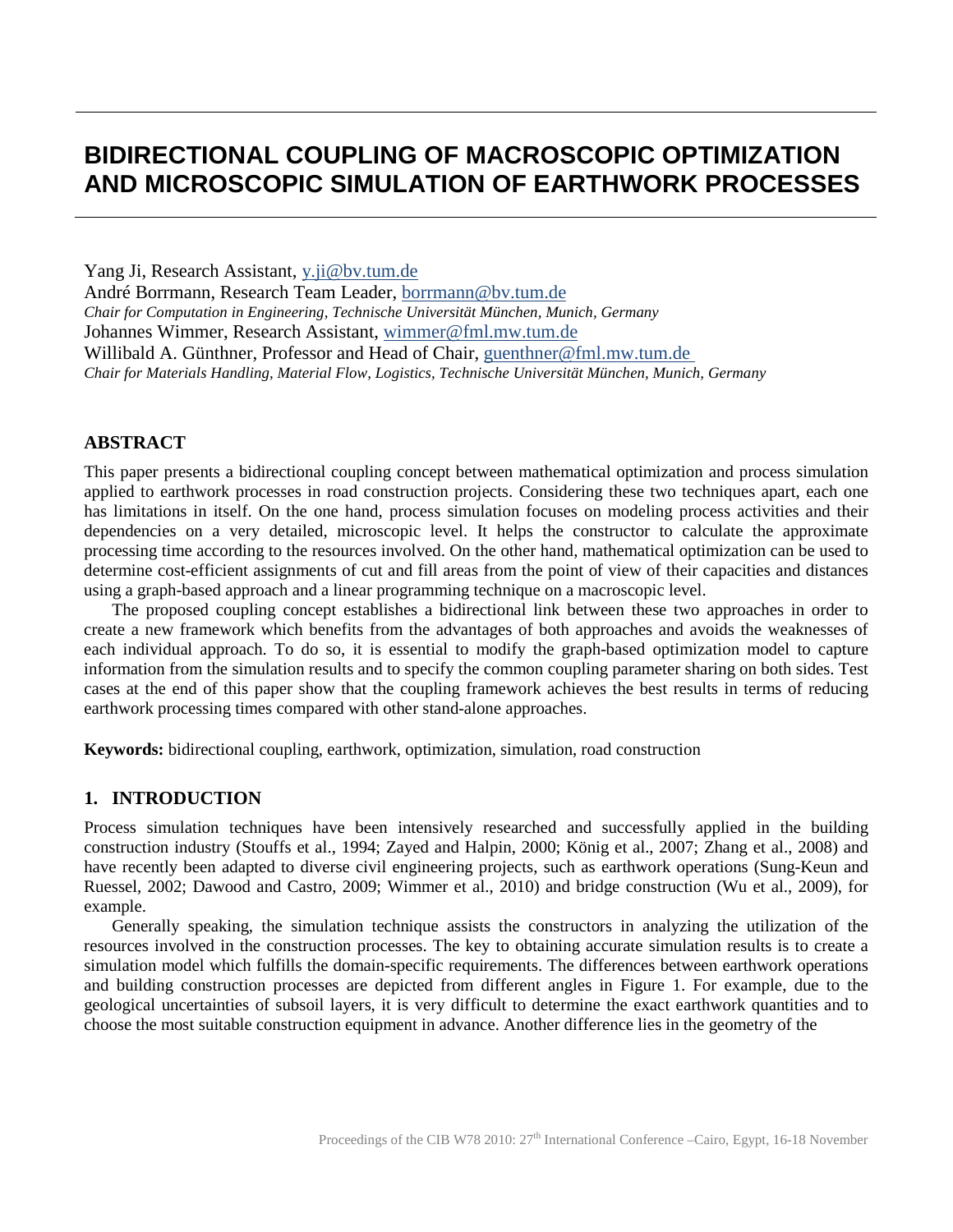|                                   | <b>Building</b>                                           | <b>Building Materials</b>                                                             | <b>Construction Site</b>                                                        | <b>Construction Activities</b>                                                           |
|-----------------------------------|-----------------------------------------------------------|---------------------------------------------------------------------------------------|---------------------------------------------------------------------------------|------------------------------------------------------------------------------------------|
| Earthwork                         | slope and formation<br>level of cut and<br>٠<br>fill area | · natural subsoil materials<br>geological uncertainties<br>• not entirely predictable | dump site, temporal<br>storage<br>long transport distances<br>weather-sensitive | simple activities:<br>(cutting, filling, leveling,<br>compacting)<br>· machine-dominated |
| Building<br>.onstruction<br>onstr | complex<br>geometric form                                 | · plannable, available                                                                | supply chain<br>stationary site layout<br>(crane, storage area)                 | complex activities and<br>dependencies<br>• human-dominated                              |

Figure 1: A comparison of building construction and earthwork

construction site. An earthwork construction site normally has an elongated linear shape spanning several kilometers. Traffic situations and natural obstacles surrounding the construction site need to be taken into consideration by planning earth transportation.

Optimization of earth transportation has been addressed by many researchers over the past twenty years (Easa, 1988; Jayawardana and Harris, 1990; Son et al., 2005). Here, the major objective is to minimize the total transport distances caused by earthmoving between cut and fill areas, without factoring in the earthwork processes and construction equipment. The optimal assignment of cut to fill areas can be determined exactly by solving a linear program (LP).

The simulation of earthwork processes has been studied in just a few research efforts. The main difficulties lie in the calculation of the amount of earthwork involved from uncertain subsoil data and modeling earthwork processes by taking environmental impact into account (Askew et al., 2002; Dawood and Castro, 2009). In none of the existing simulation frameworks have mathematical approaches been employed in conjunction with simulation technology to optimize the earth transportation processes.

This paper presents a novel approach which couples mathematical optimization and process simulation technology in a single framework. It benefits from the advantages of both techniques. Having introduced the simulation and optimization techniques respectively, the following sections will describe the coupling concept in detail and proceed to assessing its efficiency on the basis of test cases in the last section.

## **2. FORBAU SIMULATION FRAMEWORK**

A 3D model-based simulation framework for earthwork processes was developed in the research cluster "ForBAU – The Virtual Construction Site" (Borrmann et al., 2009). The key features are listed below:

- Integration of diverse existing data models into a single road construction information model
- Generation of simulation source data using the computational method "*Voxelization*"
- Graph-based modeling and mathematical optimization of earthwork optimization problems
- Earthwork-specific simulation modules and application libraries

The principle architecture of the *ForBAU Simulation Framework* is illustrated in Fig. 2. It consists of two major parts: the earthwork modeling and assessment system called *ForBAU Integrator* and a discrete-event simulation system for earthwork processes.

The *ForBAU Integrator* integrates road, subsoil and terrain information in a holistic 3D data model. In order to provide simulation source data, particularly for capturing earthwork quantity data, a computational method called *Voxelization* is applied to this integrated 3D model (Ji et al., 2009). As a result, cut and fill areas are discretized into small-scale cubic elements (0.2m<sup>3</sup>) called voxels. Each voxel possesses a dedicated spatial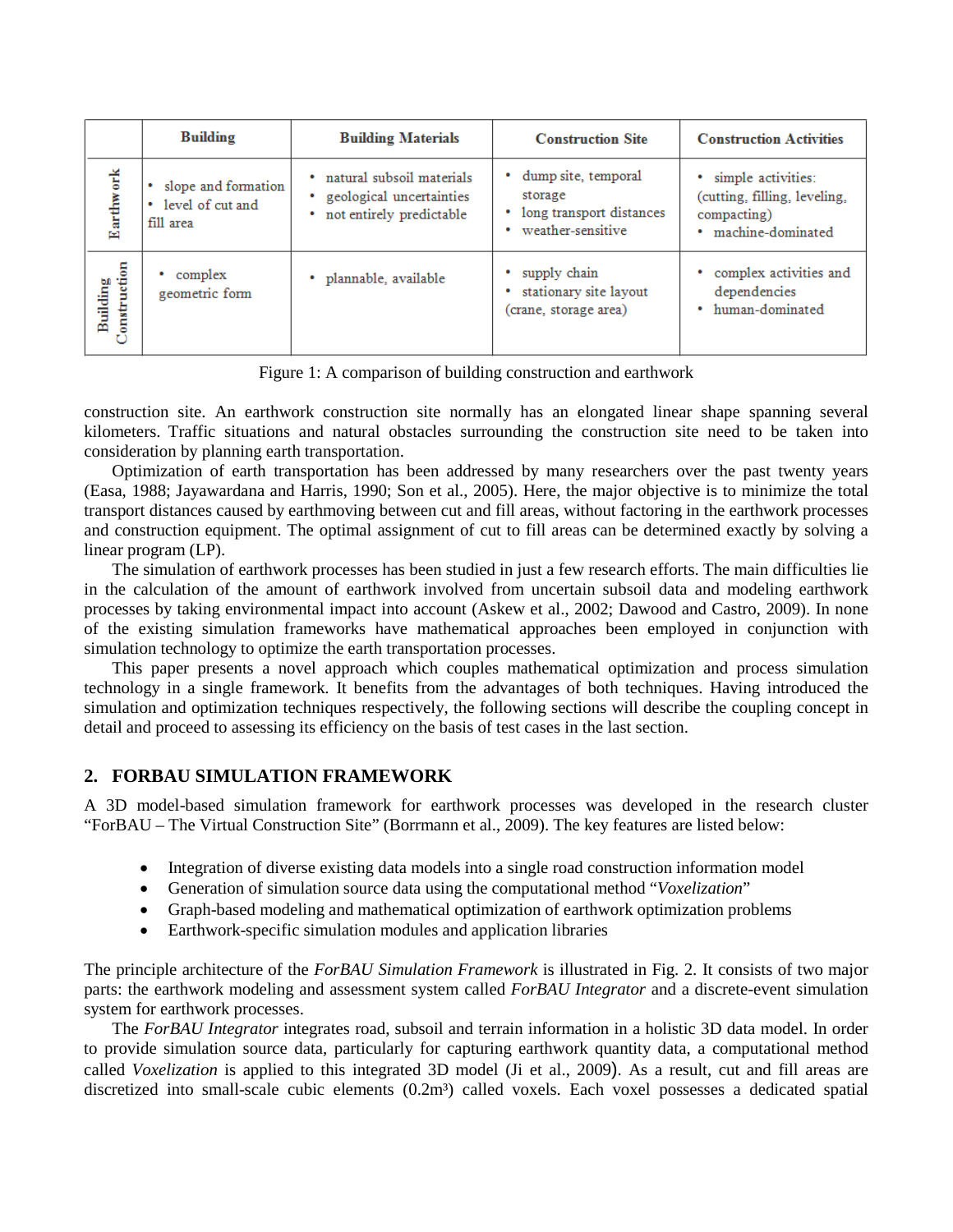position and subsoil property. Furthermore, individual voxels can be grouped together to form a specific aggregate structure, which can have the same size as the digger's shovel or as a dumper's load bed, for example.



Figure 2: Overview of the *ForBAU Simulation Framework*

The resulting information provides input for the earthwork processes simulation system (Wimmer et al., 2010). The system models cost and time-critical processes hierarchically in a very detailed, realistic manner. This includes the local layout of the construction site, the required resource types and materials.

A kinematic simulation is used here to calculate the precise transportation times. This means that the acceleration capacity of the vehicle is determined in very small time-steps depending on the current speed, the properties of the vehicle and the parameters of the track. If the driving force is too small in comparison to the driving resistance, the velocity decreases over a given time step, otherwise it is increased. This offers the possibility for each vehicle to generate a velocity profile, depending on the transportation distance and the current load conditions. In addition, limiting speeds can be specified both for the vehicle, and for each section of the track to model speed limits or traffic conditions, for instance. An example of a earthwork simulation model is illustrated in Fig. 3.

#### **3. OPTIMIZING EARTHWORK PROCESSES**

Another capability of the *ForBAU Simulation Framework* is to optimize earthwork operations. In other words, it answers the question: "From which cut area how much earth has to be transported to which fill area?" The objective is to find the optimal cut-to-fill assignments in earth transportation processes which involve the shortest transport distances. This is an essential metric for evaluating the cost efficiency of earthwork transportation in current practice.

A graph-based approach has been used to solve the earthwork operation problem (Fig. 4a). We define  $G = (P, \mathcal{E})$ *E)* to denote a bipartite graph which comprises a vertex set *P* and the edge set *E.* The set of vertices *P* is divided into two disjoint subsets *U* and *V* of *P.* The set *U* consists of those vertices corresponding to cut areas and, analogously, the set *V* represents vertices corresponding to fill areas. For each vertex  $\mathbf{i} \in \mathbf{P}$ , the parameter  $X_i$ denotes the amount of material to be removed (if  $i \in U$ ) or deposited (if  $i \in V$ ). We assume that the total amount to be removed equals the total amount to be deposited by introducing dump sites and borrow pits: A dump site is used to dump earth material due to material overflow. A borrow pit provides additional filling materials that have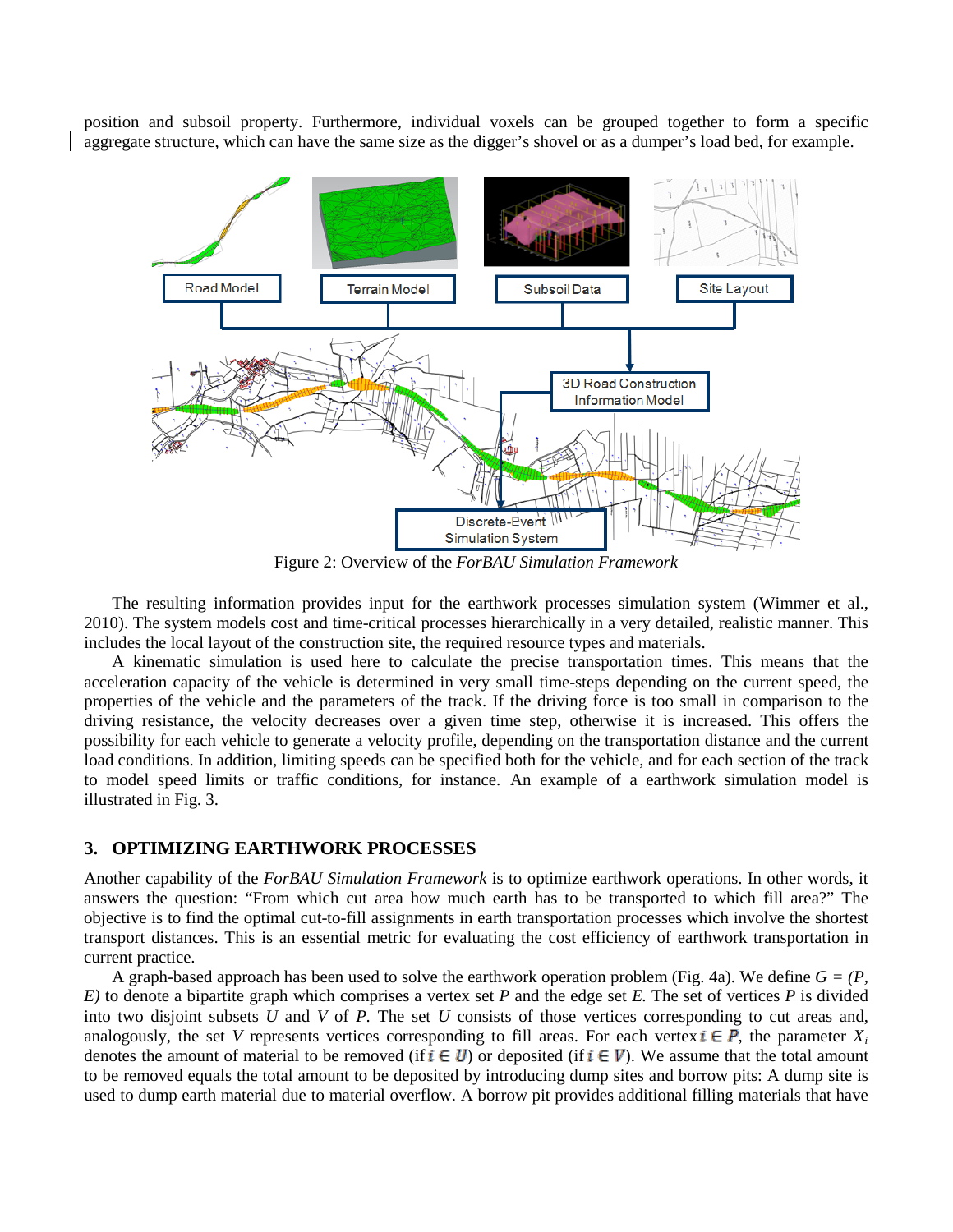been purchased. A directed edge *eij* is introduced for each pair of vertices *(i,j)* where *i* is a vertex corresponding to a cut area and *j* is a vertex corresponding to a fill area. Each of these edges mirrors the possibility of sending material from a cut area to a fill area. Additionally, each edge *eij* has an associated cost *cij* which represents the cost of transporting one mass unit of material from *i* to *j*.



Figure 3: Example of a simulation model of earthwork processes

A simple example is shown in Fig. 4b. The graph-based representation can easily be translated into a linear program. A decision variable  $x_{ij}$  is assigned to each of the directed edges in the set  $E$ . It denotes the quantities of earth to be hauled from cut *i* to fill *j* following the edge direction (Fig. 4c). The transportation cost along each edge *(i,j)* has to be non-negative. The objective function (1) models the minimization of the total transportation cost. Due to the fact that in the real world only positive material flows make sense, the decision variables  $x_{ij}$  are from some cut area  $i$  to all fill areas equals the total quantity of material  $X_i$  provided by the  $i$ -th cut. Constraint restricted to be non-negative (constraint (4)). Constraint (2) implies that the total quantity of material to be hauled (3) is similar to (2) for the requirements in *j*. This formulation is a simplified *minimal cost flow problem* and can be satisfactorily solved using network flow algorithms (Ahuja, 1993). Solving the optimization model above furnishes the amount of earth  $x_{ij}$  to be moved from a cut area *i* to a fill area *j*, while keeping the overall transportation cost to a minimum (Fig. 4d).

#### **4. BIDIRECTIONAL COUPLING**

As mentioned above, the mathematical optimization of cut-to-fill assignments can minimize the total transport distances and accordingly reduce transport costs. Resource involvement and process dependencies are not considered in the graph-based optimization model, however. At the same time, simulation techniques can be applied to model earthwork processes taking the available resources and predefined transport assignments into account.

The proposed coupling framework establishes a bidirectional link between these two parts to complement each other. In the coupled system, cut-to-fill operations proposed by mathematical optimization are imported into the simulation system. The simulation of earth transportation processes is then performed on the basis of these input data and resource dependencies. As a result, earthwork durations between cut and fill areas can be determined and imported back to the mathematical optimization. Transport durations can be used instead of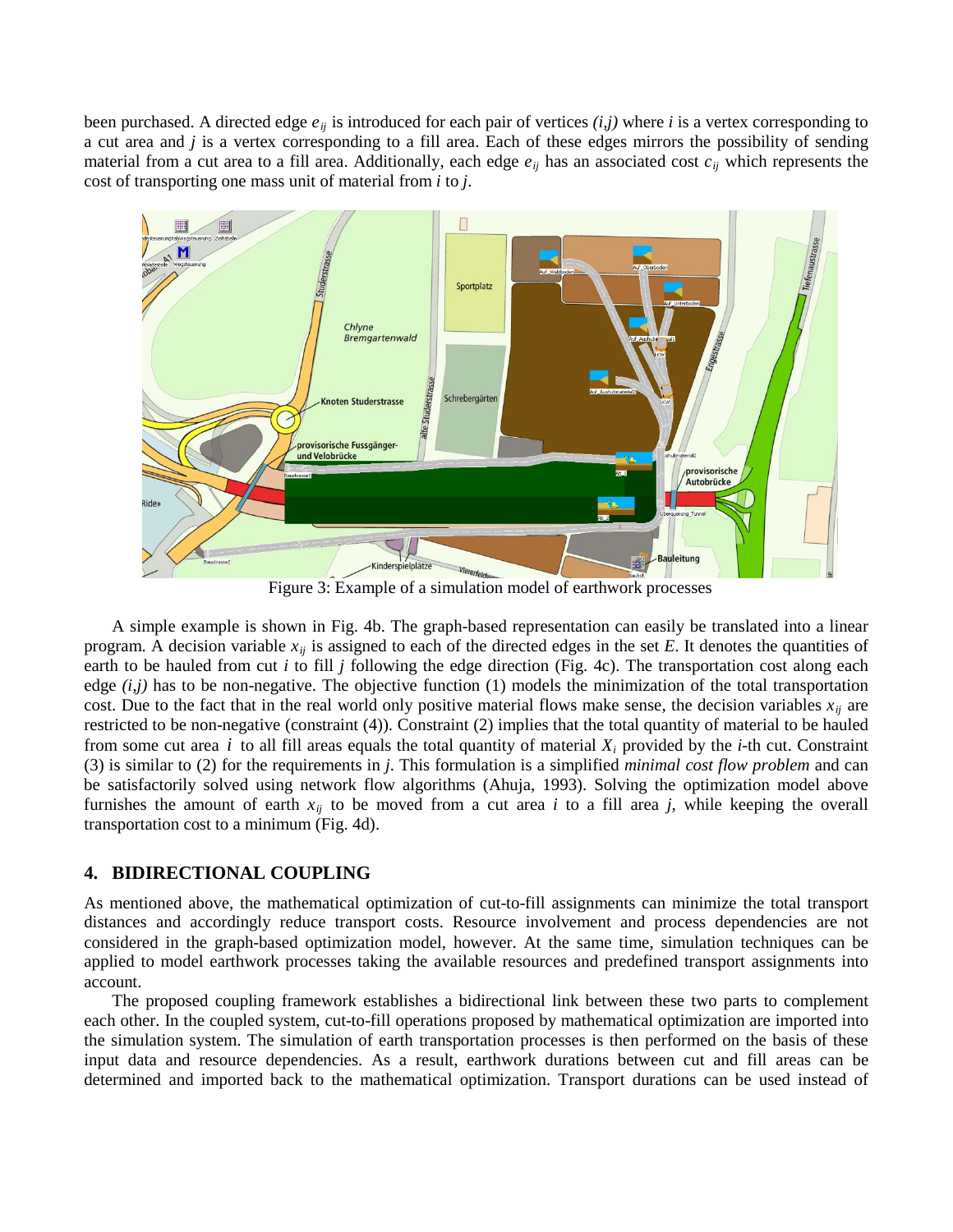transport distance in the optimization model. It is subsequently possible to optimize the total earth transport duration in an iterative manner.

To realize this, two major steps have to be performed: first of all, the graph-based optimization model needs to be modified to capture information from the simulation results, after which the common coupling parameter sharing both sides has to be specified.



Figure 4: (a) Illustration of cut-to-fill assignments problem; (b) corresponding bipartite graph model; (c) Formulation as linear program; (d) optimal cut-to-fill assignments in matrix form

The graph model *G* is extended by an additional edge weight  $t_{ij}$  which denotes the transportation time between the cut and fill operations. As mentioned above, the key issue behind this concept is to take advantage of bilateral interaction between optimization and simulation, which means that the transportation time  $t_{ij}$  can be obtained from the process simulation results. These durations  $t_{ij}$  are then used as edge weights instead of pure distances in the graph model *G*. The coupling approach is designed as an iterative algorithm consisting of the following essential steps:

- import optimized cut-to-fill assignments into the simulation system
- run earthwork simulation according to the optimization results
- re-import simulation results into the optimization system

The formal specification of the coupling approach is depicted in Fig. 6. The first coupling parameter  $x_{ij}^n$ contains all optimal cut-to-fill assignments in the earthwork processes in the *n*-th iteration. Indices *i* and *j* denote the identifier of cut and fill areas. At the beginning of the iteration, due to the fact that there are no available simulation results which can be used as input for the optimization,  $\mathbf{x}_{ii}^0$  is initialized with the efficient transport distance between cut and fill areas. The opposite coupling parameter is the earthwork transport duration matrix  $t_{ij}^n$ which indicates the actual working time required to finish the earthwork process resulting from cut-to-fill assignments identified by the pair of indices *(i,j)* in the *n-*th iteration. As mentioned above, this time factor is obtained as a result of microscopic process simulation under consideration of all process resources and activities involved. In particular, it is evident that excavating and loading as well as unloading and leveling processes have a significant influence on the total duration of the earthworks. The earthwork duration matrix will subsequently replace the initialized transport distance matrix and serve as edge weights in the bipartite Graph *G*. Where there is no assignment between a cut and a fill area, the earthwork duration time will be estimated on the basis of the average processing time.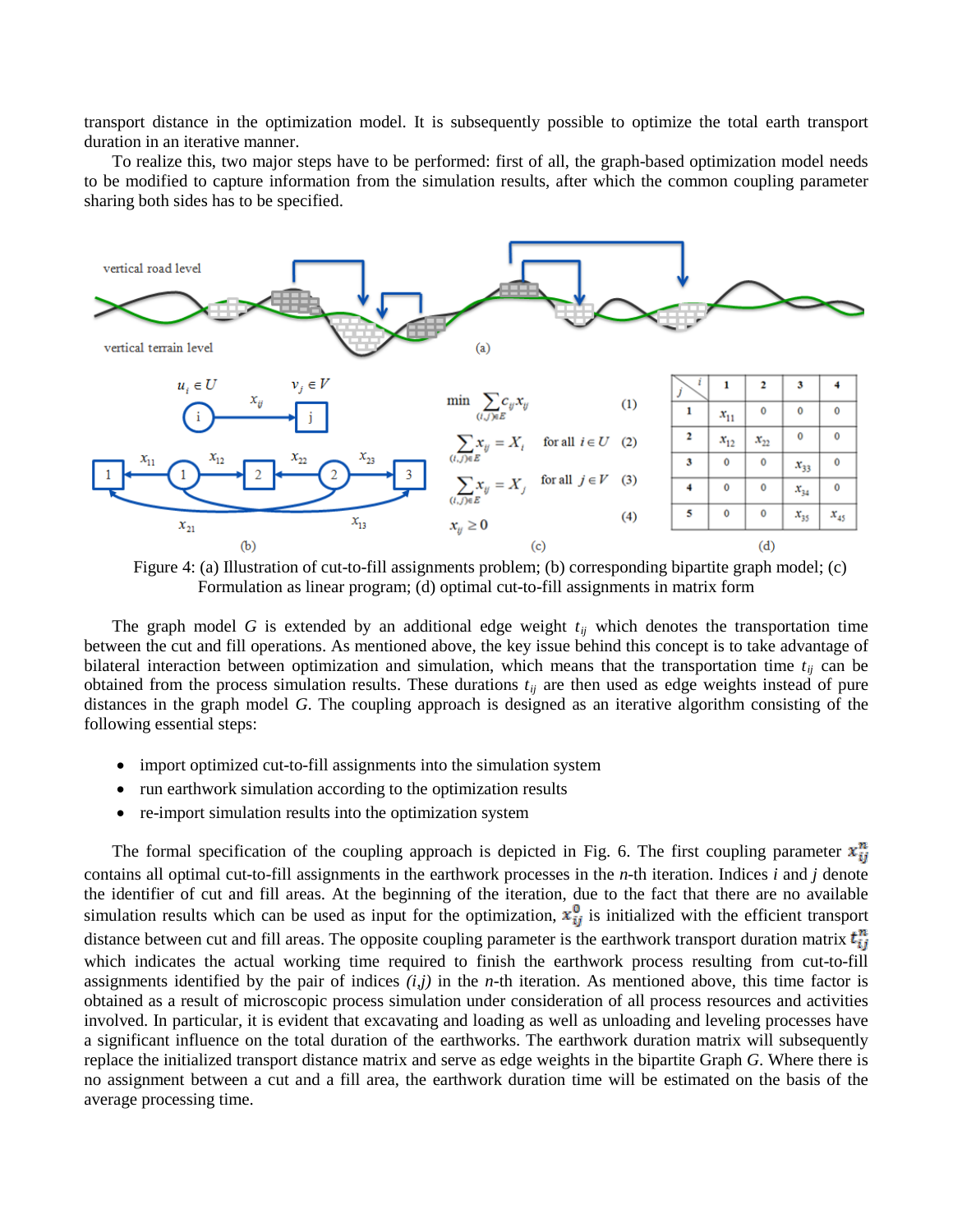

Figure 5: Specification of couplings parameter in the iterative process

The following iterations follow the same principle. The iteration terminates when the earthwork efficiency matrix converges to a stable value or the predefined number of iteration steps is reached. This serves to optimize the earth transportation process.

## **5. APPLICATION AND TEST RESULTS**

The coupling concept presented in this paper was implemented in the *ForBAU Simulation Framework* and applied by way of a prototype in a large German federal road construction project. The earthwork construction site has a length of 12 kilometers and is divided into 16 cut areas and 17 fill areas.

As soon as the holistic 3D construction information model has been successfully generated (see background of Fig. 2), the earthwork volume is calculated using the voxelization algorithm and the earth transport network is made available for process simulation. The earthwork simulation was set up with one excavator and three dumpers. Different scenarios have been created and investigated in order to assess the coupling concept.

As shown in Fig. 6, the first simulation experiment is based on cut-to-fill assignments which are carried out without any optimization. Obviously, for such a big earthwork construction side, the randomly chosen cut-to-fill operations caused the longest simulation time.



The second experiment follows the principle "as simple as possible". The cut-to-fill assignments are allocated in sequence by the geographical locations of the cut and fills areas alongside the earthworks. The cut areas will be excavated one by one and the earth materials transported to the fill areas according to their geographical location. It may seem surprising that more than 30 days can be saved by using this simple assignment strategy.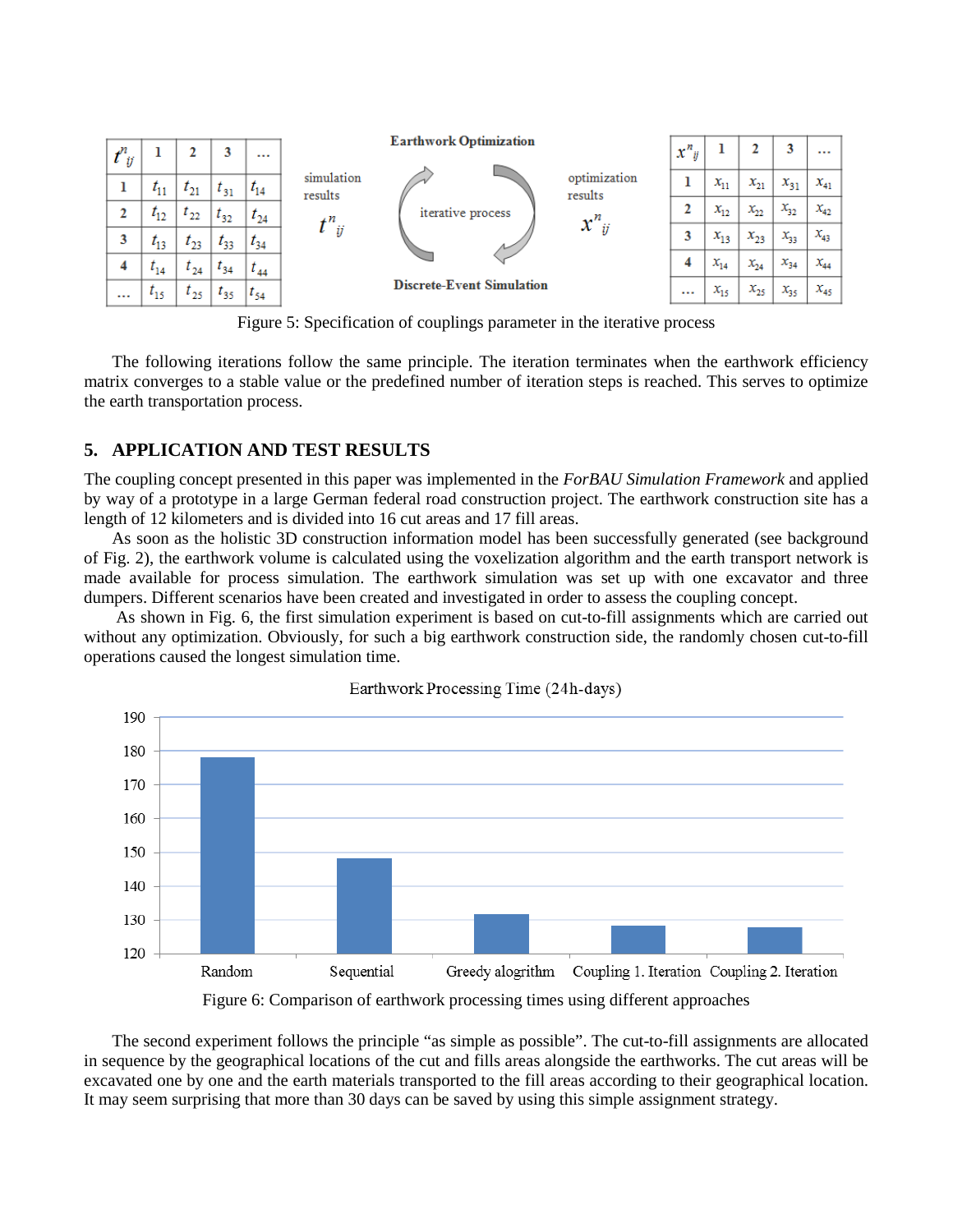

Figure 7: Comparison of earthwork processing times using different approaches

In the third experiment, the *Greedy algorithm* (Michalewicz and Fogel, 2004 ), a heuristic approach, has been applied to find the next nearest fill areas for each cut area. Figure 7 shows the difference between these two methods. The *Greedy algorithm* assigns the optimal fill area for the filling operation concerned in terms of transportation distance or duration from a local point of view. In the case of a curved alignment, the *Greedy*-based cut-to-fill-assignments will differ significantly from the sequential approach. 16 additional working days can be saved using the heuristic approach.

The last experiment was used to test the coupling approach. In the first iteration, only 128 days are required for completing the earthwork processes, based on the same construction resource conditions. Compared with the sequential approach, more than 20 working days can be saved and, even in comparison with the heuristic approach, it is possible to reduce the operations by 4 additional days. In the second iteration, the working time is reduced by just 3 hours. This means that the coupling algorithm converged in only a few iterations.

The first test results confirmed the feasibility of the proposed coupling concept. It is important to note that the implemented simulation model does not contain all types of measurement data from the construction site, for example, the workers' break time, maintenance stops for the construction equipment, traffic conditions around the earthwork construction site and the impact of weather on the earth transportation operations. Thus, this simulation time does not state the construction time in an absolutely realistic way. More test cases with extra configuration parameters will be carried out in future research work.

#### **6. CONCLUSIONS AND OUTLOOK**

This paper has presented a concept for the bidirectional coupling of macroscopic optimization and microscopic simulation of earthwork processes. The objective of this concept is to optimize earthwork efficiency through the iterative interaction between mathematical optimization and process simulation. It avoids setting up a large-scale, complex optimization system. The mathematical optimization produces exact results while the process simulation system provides a detailed modeling of non-linear activities in earthwork processes.

Test cases using data from real-world construction projects verify the proposed coupling concept. It is possible to reduce the duration of the earthworks over a number of iterations. The further treatise will be dedicated to carrying out additional scenarios based on extended parameter configurations.

#### **ACKNOWLEDGMENTS**

The research work presented in this paper was carried out within the ForBAU project which is funded by the Bavarian Research Foundation (Bayerische Forschungsstiftung).

#### **REFERENCES**

AbouRizk, S., Mather, K. (2000): Simplifying simulation modeling through integration with 3D CAD. In: Journal of Construction Engineering and Management, Jg. 126, H. 6, p. 475–483

Ahuja, R., Magnati T. L., Orlin, J. B. (1993) "Network Flows". Prentice Hall, Inc.